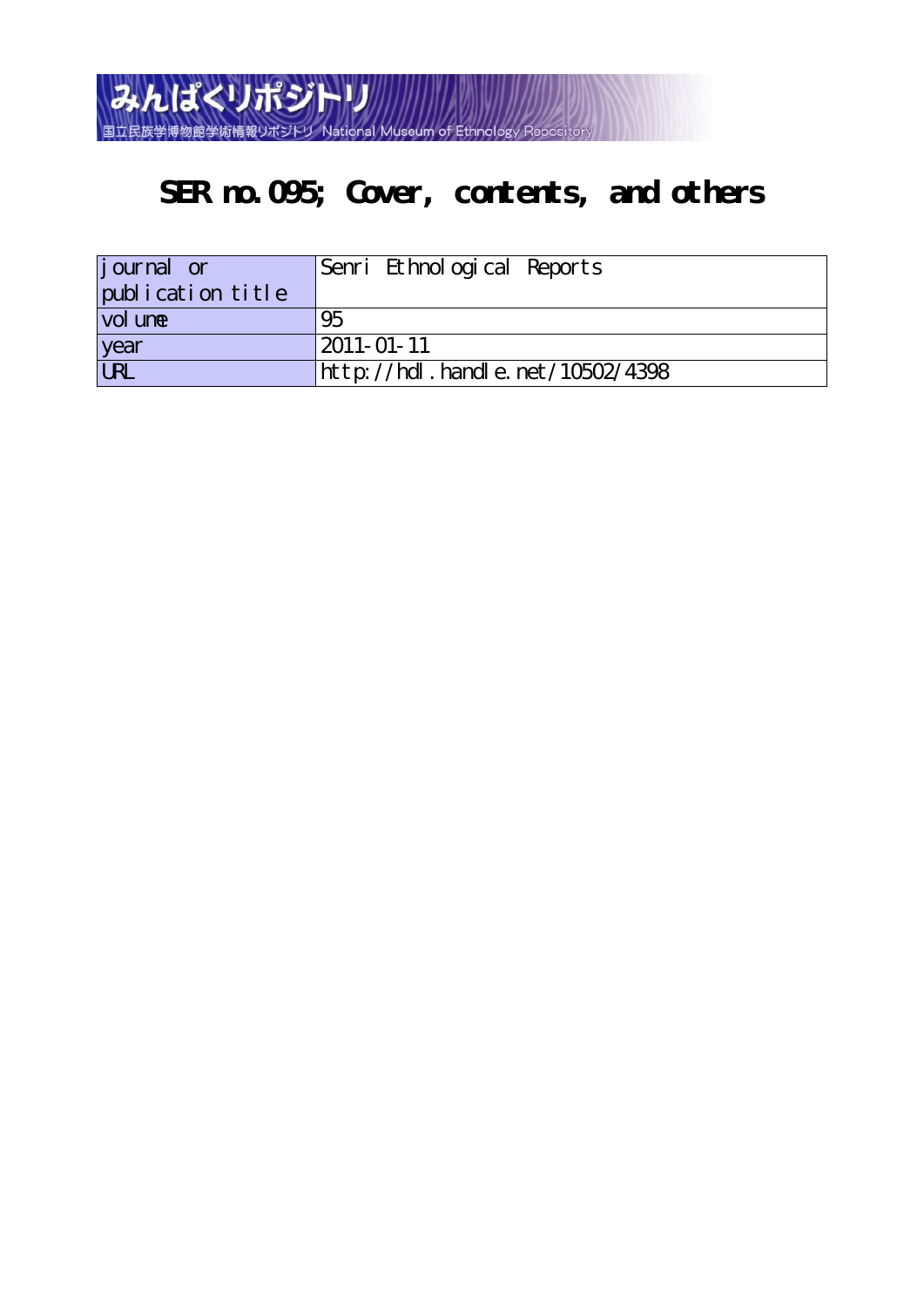| <b>Senri Ethnological Reports</b><br>95 | $\boldsymbol{\omega}$<br>円<br>95                                                                                  | <b>Reports</b> | <b>Senri Ethnological</b><br>95                                                                                                                                                                      |
|-----------------------------------------|-------------------------------------------------------------------------------------------------------------------|----------------|------------------------------------------------------------------------------------------------------------------------------------------------------------------------------------------------------|
|                                         | <b>Bonpo</b><br><b>Thangkas</b><br>from<br>Rebkong                                                                |                | <b>Bonpo Thangkas</b><br>from Rebkong<br><b>Bon Studies 13</b>                                                                                                                                       |
|                                         | Bon brgya dge legs lhun grub rgya mtsho<br>Shin'ichi Tsurmagari<br>Musashi Tachikawa<br>Yasuhiko Nagano<br>(Eds.) |                | <b>Edited by</b><br>Bon brgya dge legs Ihun grub rgya mtsho<br><b>Shin'ichi Tsumagari</b><br><b>Musashi Tachikawa</b><br><b>Yasuhiko Nagano</b><br><b>National Museum of Ethnology</b><br>2011 Osaka |
| <b>ISSN 1340-6787</b>                   | ISBN 978-4-901906-81-4 C3014                                                                                      |                |                                                                                                                                                                                                      |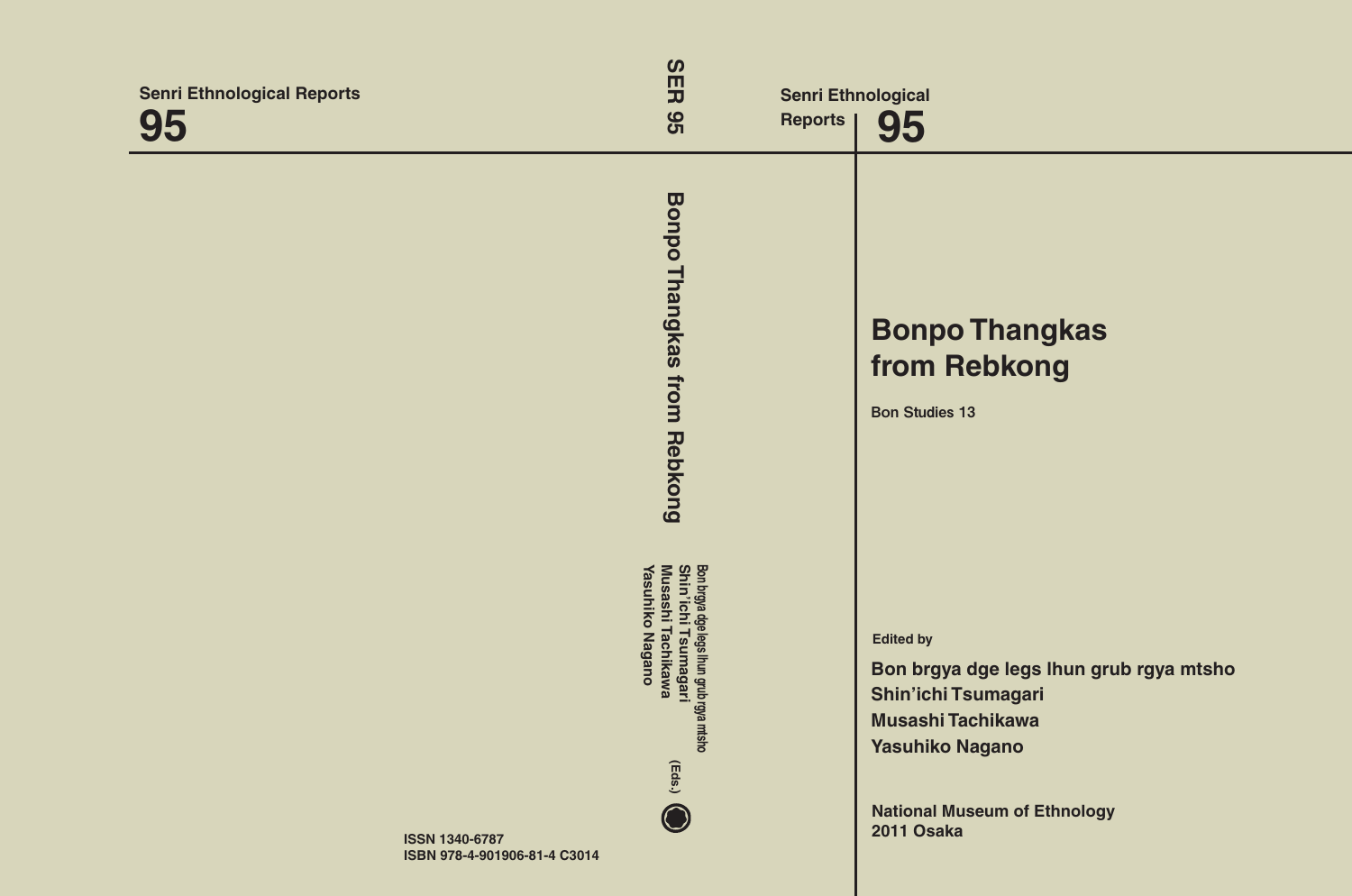## **Senri Ethnological Reports**

*Senri Ethnological Reports* is an occasional series published by the National Museum of Ethnology. The volumes present in-depth anthropological, ethnological and related studies written by the museum staff, research associates, and visiting scholars.

*General editor* Ken'ichi Sudo *Associate editors* Shiro Sasaki Katsumi Tamura Yuki Konagaya Tetsuo Nishio Nobuhiro Kishigami Akiko Mori Shigeki Kobayashi

For information about previous issues see back page and the museum website:

http://www.minpaku.ac.jp/publication/ser/

For enquiries about the series, please contact:

Publications Unit, National Museum of Ethnology Senri Expo Park, Suita, Osaka, 565-8511 Japan Fax: +81-6-6878-8429. Email: hensyu@idc.minpaku.ac.jp

Free copies may be requested for educational and research purposes.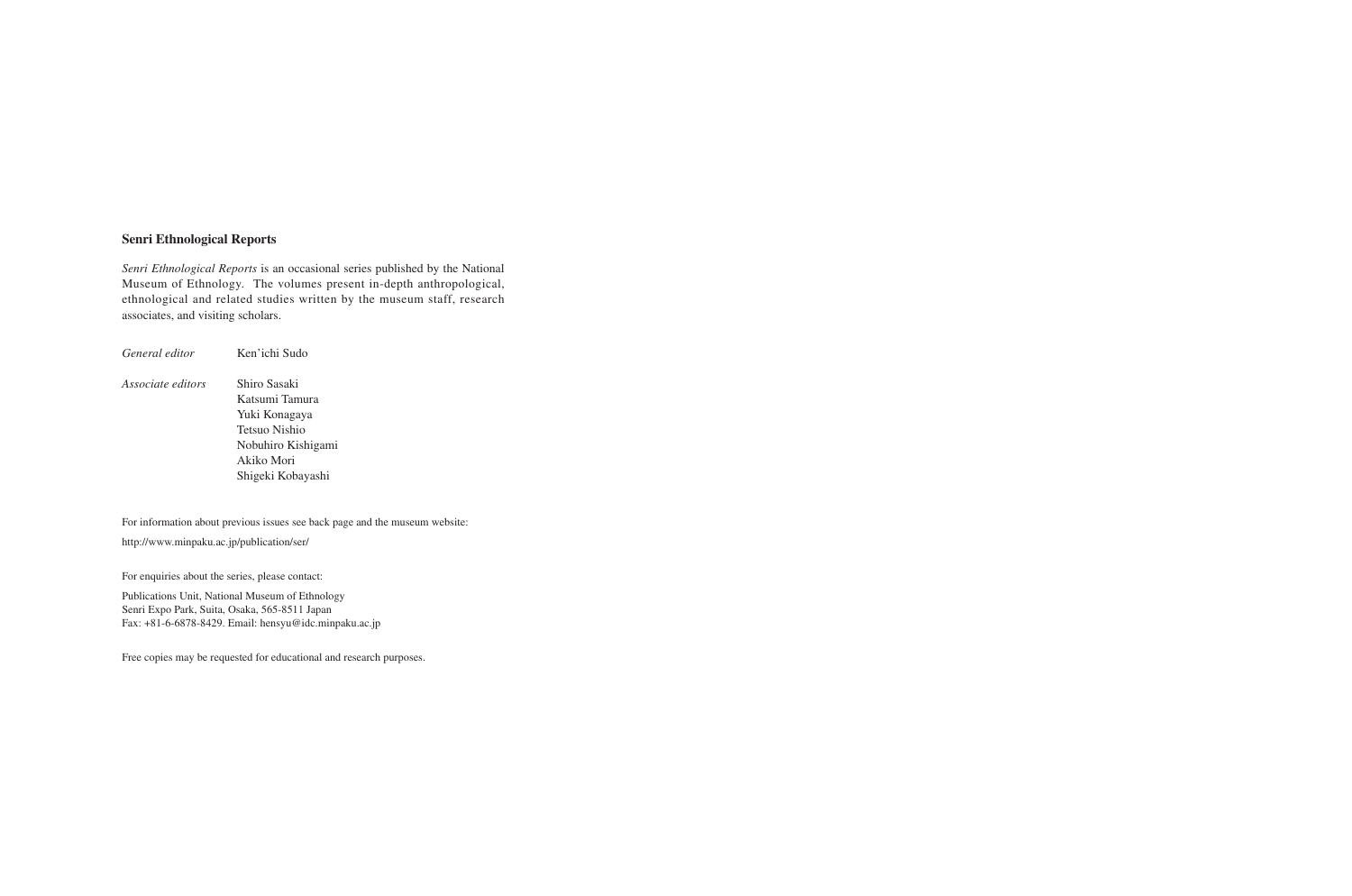| Preface                                                               |
|-----------------------------------------------------------------------|
|                                                                       |
| Introduction                                                          |
|                                                                       |
|                                                                       |
|                                                                       |
| Description                                                           |
| Bon brgya dGe legs lhun grub rgya mtsho, Musashi Tachikawa, Shin'ichi |
|                                                                       |
|                                                                       |